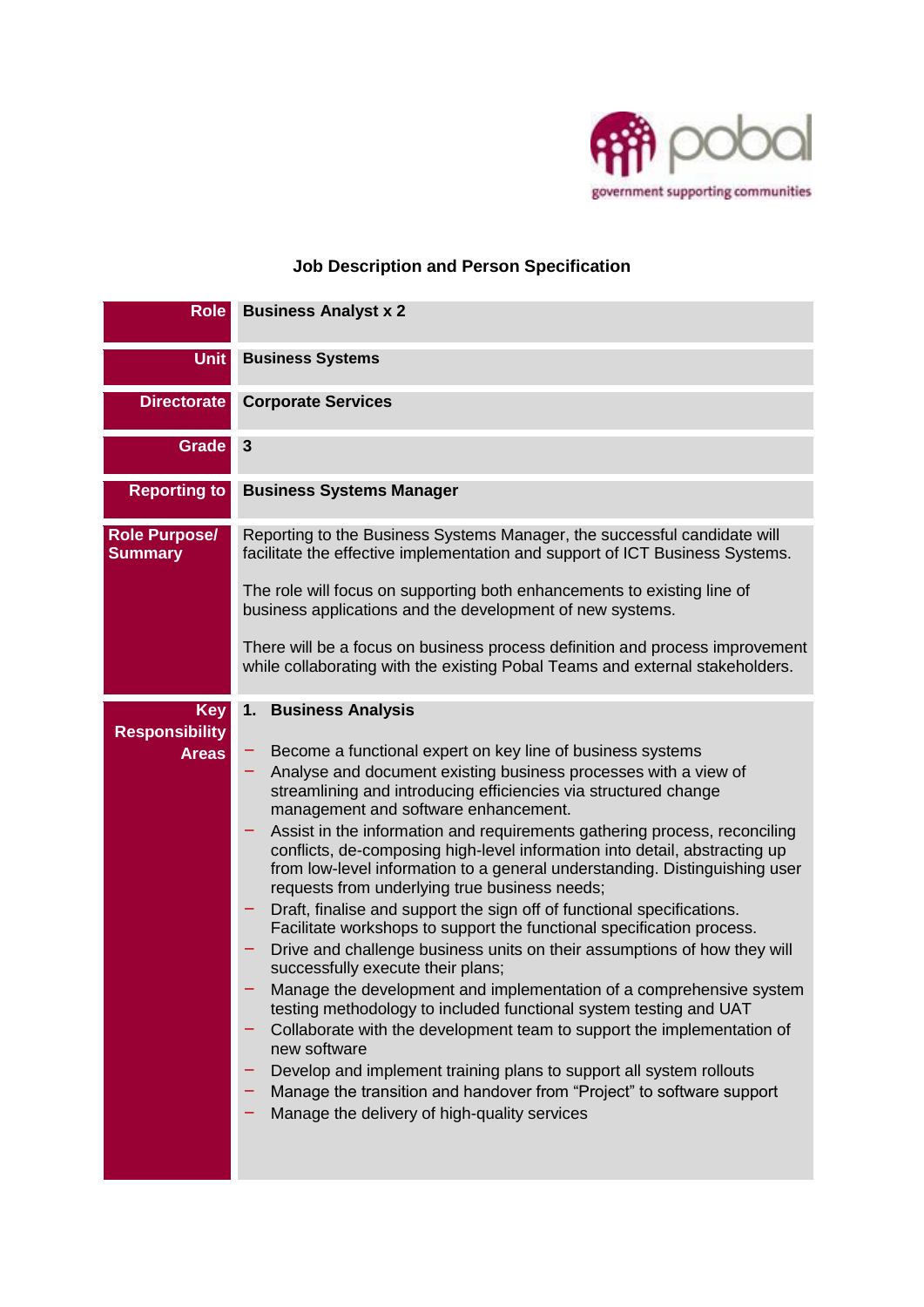### **2. Data Analysis**

- Hands-on technical involvement in data related projects
- Ability to use and implement Business Intelligence software
- In collaboration with others, help develop and maintain databases and data systems necessary for projects and department functions
- Ability to analyze data to identify trends or to identify process improvement opportunities

### **3. Software Testing**

- Produce system test plans, test scenarios and test scripts from functional requirements
- Document test conditions and expected results for all stated / planned functional requirements and user stories
- Develop and write functional and test documentation, including procedures and training materials to support the roll out of new systems and enhancements to existing systems
- Set up test data and system test environments to support the testing phase
- $-$  Execute and support the testing phase of projects / system development
- Track, log and resolve test bugs, issues and refinements
- Work closely with other Business Analysts to ensure the needs of users are met
- Liaise with the development team to resolve issues and to progress into system deployment
- Support business users through User Acceptance Testing (UAT)

#### **4. Project Coordination**

- Maintain and support elements of the project management office in Pobal. This will include the following:
	- Setting standards for how projects are run
	- Ensuring project management standards are met
	- Gathering of project data (Status Reports) and production of information for management review
	- Sourcing guidance and advice for project managers
	- Managing and facilitating the portfolio management process
- Collaborate with Project Managers to Plan, execute and finalise projects according to strict deadlines and within budget.
- Be responsible for the implementation, execution, control and completion of specific project tasks, ensuring consistency with company strategy, commitments and goals
- Work closely with stakeholders to establishing their requirements using interviews, document analysis, requirements workshops, surveys, site visits, business process descriptions, use cases, scenarios, business analysis etc.

**Any other duties that may be assigned by the Business Systems Manager as appropriate to the position.**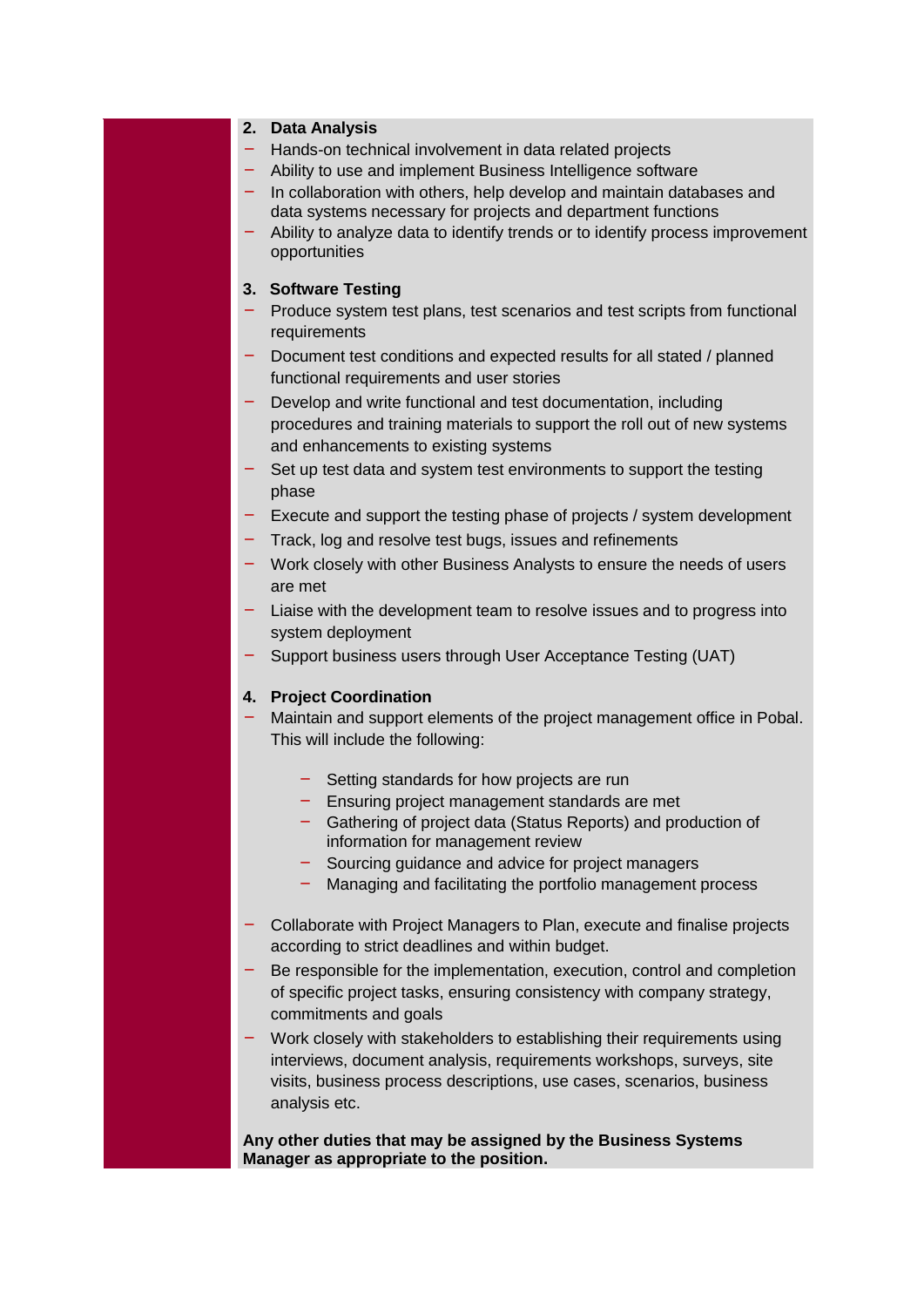| <b>Critical</b><br><b>Competencies</b>               | Communication - Level 2<br>1.<br>2. Teamwork - Level 2<br>Analytical Skills - Level 2<br>3.<br>4. Project Management - Level 2<br>Problem solving & decision making - Level 2<br>5.                                                                                                                                                                                                                                                                                                                                                                                                                                                                                                                                                                                                                                                                                                                                                                                        |
|------------------------------------------------------|----------------------------------------------------------------------------------------------------------------------------------------------------------------------------------------------------------------------------------------------------------------------------------------------------------------------------------------------------------------------------------------------------------------------------------------------------------------------------------------------------------------------------------------------------------------------------------------------------------------------------------------------------------------------------------------------------------------------------------------------------------------------------------------------------------------------------------------------------------------------------------------------------------------------------------------------------------------------------|
| <b>Other</b><br><b>Competencies</b>                  | Customer Service & Support - Level 2<br>6.<br>Building & Maintaining Relationships - Level 2<br>7.<br>Results Driven - Level 2<br>8. .<br>Flexibility & Adaptability - Level 2<br>10. Organisation Awareness - Level 2                                                                                                                                                                                                                                                                                                                                                                                                                                                                                                                                                                                                                                                                                                                                                     |
| <b>Required</b><br><b>Experience</b>                 | <b>Essential:</b><br>Proven experience and knowledge of project management and core<br>business consulting skills, including the Software Development Life Cycle<br>Proven experience of working within a Project Management Office<br>Proven experience of delivering business systems analyst services<br>Proven track record in process analysis, design and ICT implementation<br>Proven ability to park own assumptions, challenge the assumptions of<br>-<br>others, listen and draw information out of stakeholders to identify issues<br>and requirements that are backed up with data from several vantage<br>points<br>Effective problem solver with the ability to pre-empt potential issues and to<br>learn quickly and find solutions<br>Excellent influencing skills with the confidence to deal with staff effectively<br>at all levels throughout the organisation<br>Excellent ability to develop IT solutions based on Business need and<br>requirements |
| <b>Qualifications</b>                                | Relevant Third Level qualification (e.g. Degree) in project management,<br>business studies, or equivalent is desirable                                                                                                                                                                                                                                                                                                                                                                                                                                                                                                                                                                                                                                                                                                                                                                                                                                                    |
| <b>Other Relevant</b><br><b>Information</b>          | Desirable:<br>Knowledge of the Early Years Sector<br>Knowledge of Microsoft Products<br>(SharePoint / Dynamics CRM a distinct advantage)<br>Awareness of ICT industry trends and new approaches to ICT<br>implementation (i.e Cloud)<br>Knowledge of Information security systems and Data Protection<br>Excellent understanding of the role/objectives of Pobal, key business<br>issues, its challenges, etc.<br>Knowledge of the workings of the community/voluntary/public sector<br>An understanding of the Irish language                                                                                                                                                                                                                                                                                                                                                                                                                                             |
| Terms &<br><b>Conditions of</b><br><b>Employment</b> | 1. Salary<br>Pobal's Grade 3 Salary scale applies<br>2. Duration of Contract<br>Fixed Term until 31 <sup>st</sup> December 2018 subject to continuance of<br>Government funding                                                                                                                                                                                                                                                                                                                                                                                                                                                                                                                                                                                                                                                                                                                                                                                            |